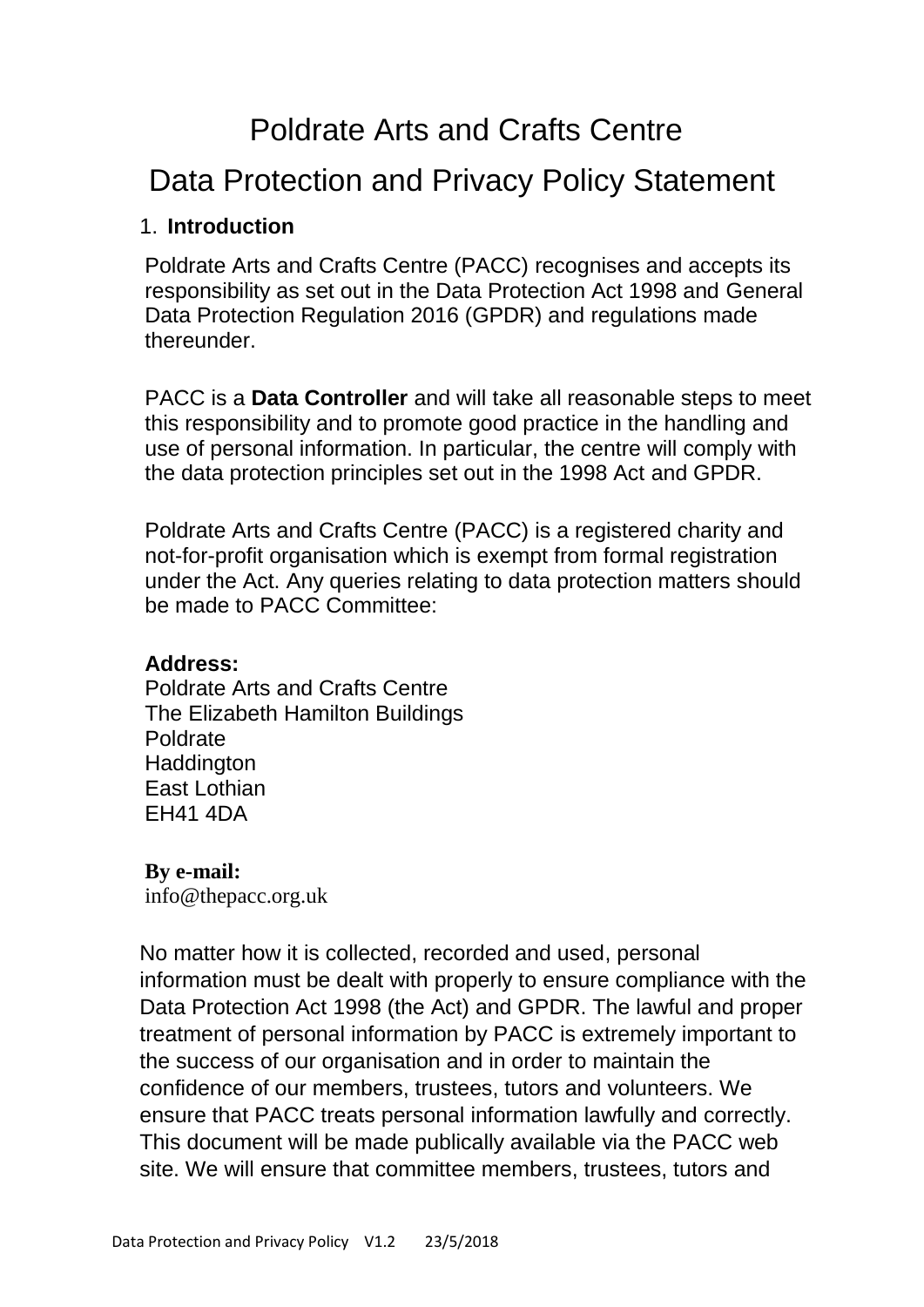volunteers are informed of their responsibilities towards data protection. This document will be reviewed and updated on a 3 yearly basis or sooner if the need arises.

PACC fully supports and complies with the eight principles of the Act which are summarised:

- 1. Personal data shall be processed fairly and lawfully.
- 2. Personal data shall be obtained/processed for specific lawful purposes.
- 3. Personal data held must be adequate, relevant and not excessive.
- 4. Personal data must be accurate and kept up to date.
- 5. Personal data shall not be kept for longer than necessary.
- 6. Personal data shall be processed in accordance with rights of data subjects.
- 7. Personal data must be kept secure.
- 8. Personal data shall not be transferred outside the European Economic Area (EEA) unless there is adequate protection.

#### **2. Responsibilities of committee members, trustees, tutors and volunteers**

During the course of their duties with PACC, committee members, trustees, tutors and volunteers will be dealing with information such as names, addresses, phone numbers, and e-mail addresses of members. The Data Protection Act and GPDR gives specific guidance on how this information should be dealt with. In short, to comply with the law, personal information must be collected and used fairly, stored safely and not disclosed to any other person unlawfully. Committee members, trustees, tutors and volunteers must abide by this policy. Compliance with the Act is the responsibility of all these individuals. PACC will regard any unlawful breach of any provision of the Act as a serious matter. Any questions or concerns about the interpretation or operation of this policy statement should be directed to PACC committee.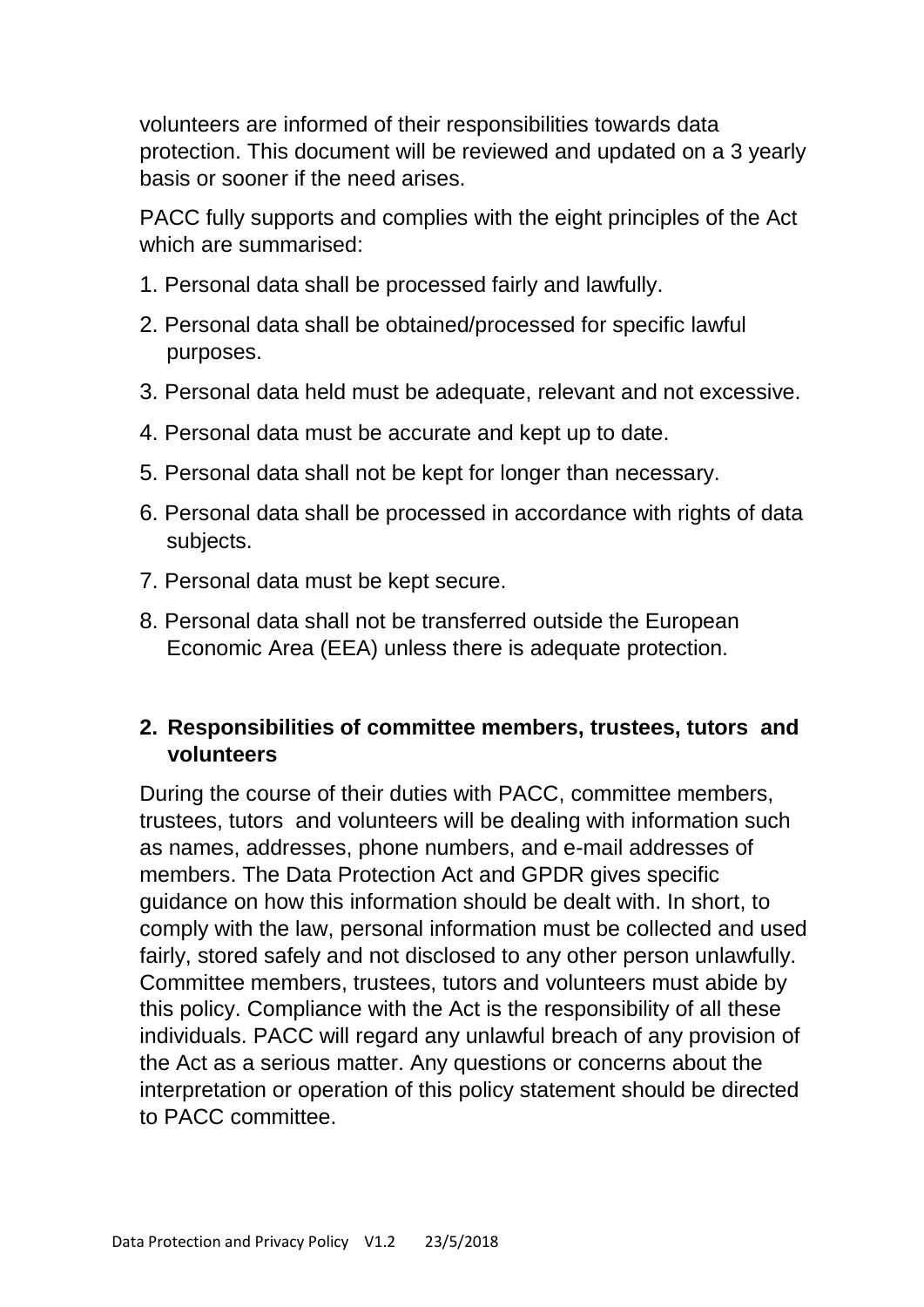## 3. **Consent.**

Written consent regarding personal details has not been requested. as previously, that consent has been deemed to be granted when an individual freely gives their own details via communication with PACC. However in future years (2018-19 and beyond) specific confirmation will be requested of members to confirm that they are willing to accept contact from PACC in a range of matters beyond normal management of classes etc which could be deemed to be described as "marketing" under GDPR.

Personal data will not be passed on to anyone outside the organisation without explicit consent from the data owner, unless there is a legal duty of disclosure under other legislation. PACC will not sell personal information to third party organisations, or share personal information with third parties for their benefit**.** 

## 4. **What Information Is Collected**.

PACC needs to collect personal information about people with whom it deals in order to carry out its business and provide its services. Such people include committee members, trustees, tutors, members, suppliers and other business contacts.

Personal information is any information that can be used to identify an individual. It will typically include information such as name, email address, postal address and telephone number, as well as information relating to chosen classes.

For non-personal information such as IP address (the location of the computer on the internet) and cookies, please see Cookies and Website Analysis below.

## 5. **How Information Is Collected And Stored**.

PACC collects personal information when people ask about our activities, register with the organisation, order products and services, (such as classes and workshops), or otherwise give personal information. PACC will take practical steps to keep personal data up to date and accurate. Information collected by PACC either via telephone, in writing, by email or on-line forms at [www.thepacc.org.uk](http://www.thepacc.org.uk/) is stored and processed in the UK. When PACC collects personal information electronically, procedures and security features are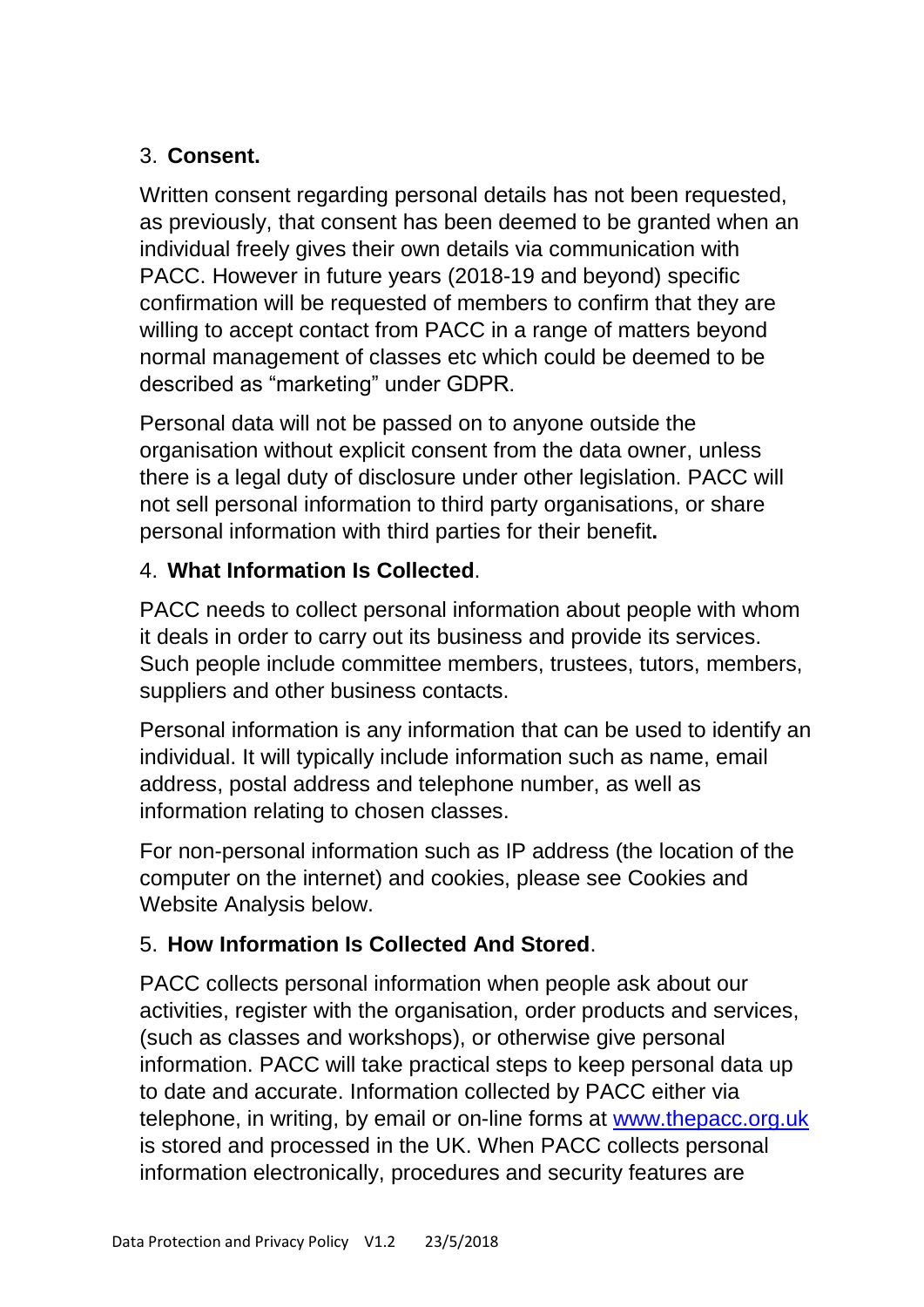employed to prevent unauthorised access. However, no data transmission over the Internet is 100% secure. As a result, while every reasonable effort is made to protect personal information, PACC cannot guarantee the security of any information transmitted and it is therefore done so at the individual's risk

Personal data will be stored for as long as there is an active relationship with PACC. Should this cease, some basic information may be retained in order to avoid sending unwanted materials and to prevent the duplication of information. All Membership details will be archived at the end each academic year and only those members who re-register their membership will be contacted in new academic years.

#### **6. Inquiring about or requesting deletion of information.**

Any member may request to be provided with a copy of what information is held about them by contacting PACC via the [info@thepacc.org.uk](mailto:info@thepacc.org.uk) email account or by speaking to any of the PACC committee members.

If a request is received from an organisation/individual to destroy their records, PACC will remove their details from the database and request that all paper or electronic records are destroyed subject to the legal constraints applied to us under charitable organisation legislation.

#### **7. How information is used.**

PACC uses information in the ways set out below.

- Information processed by PACC may be included in PACC's annual report and Newsletters. Where this relates to a correspondent or an officer of PACC, it may also be published on the web pages, on-line media or in other PACC publications.
- PACC holds events where photographs may be taken. These may be published on web pages, on-line media or in other PACC publications. PACC will remove any photograph if a complaint is received if that is possible.
- Personal information is also used to deliver information. support, services, or products requested. It may also use information for administrative purposes, to let people know about changes to PACC 's services or policies, to create a